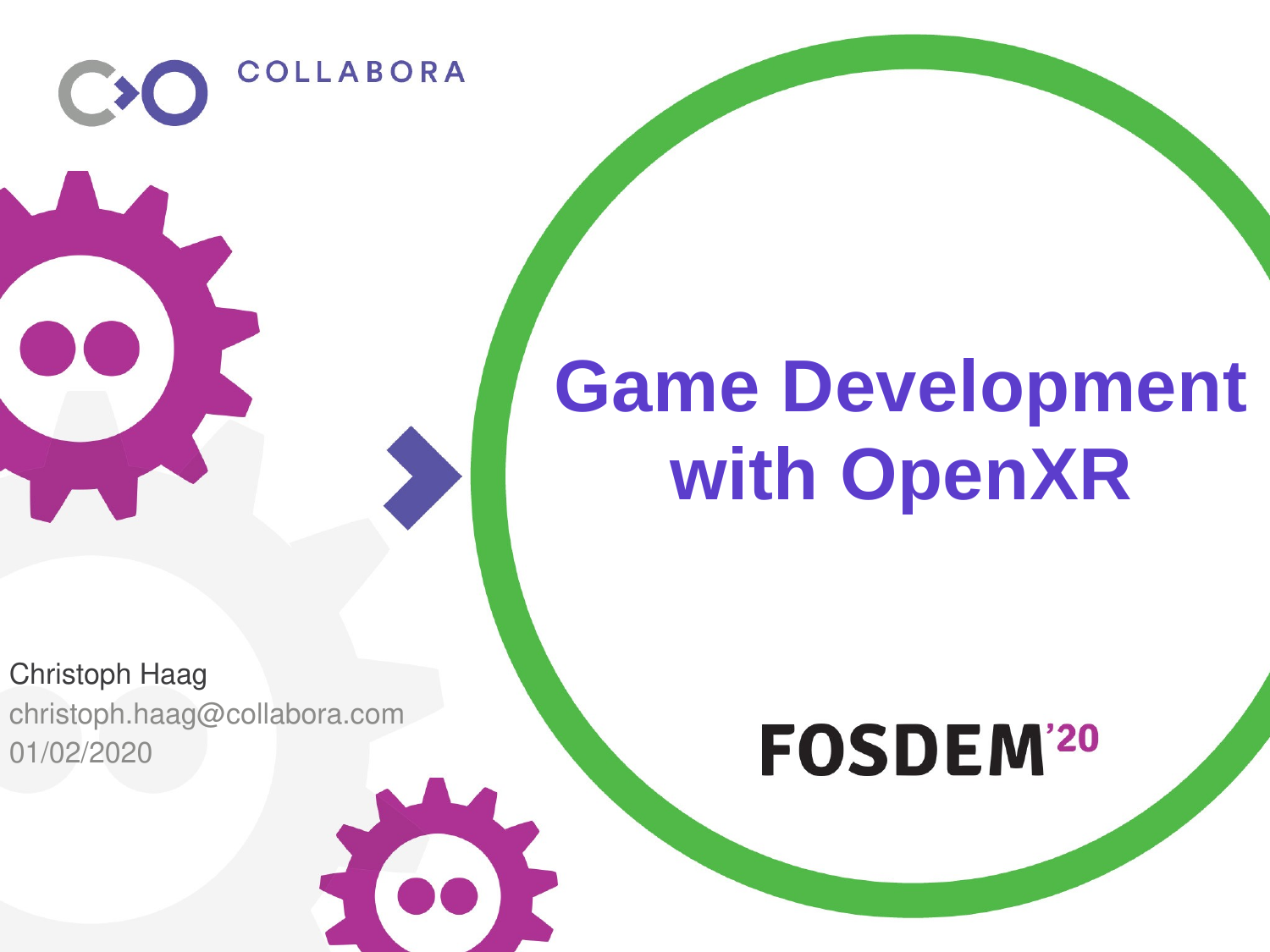#### **Game Development with OpenXR**

- OpenXR from a user/game developer view
- Getting Started with OpenXR
	- List of Examples
	- C simple example
	- Godot Engine Plugin
- **TODOs**



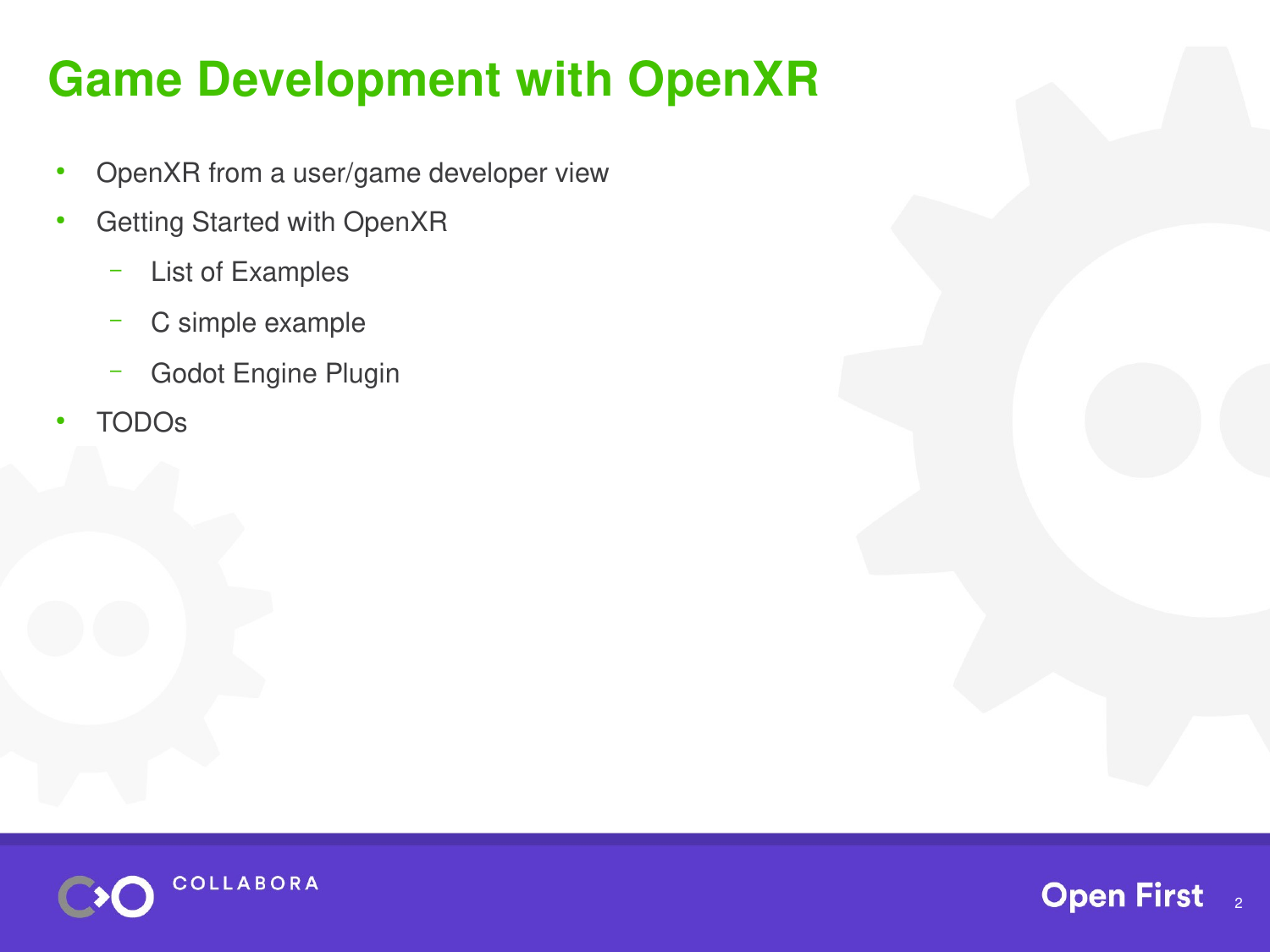#### **OpenXR from a user/game developer view**

- **VR** Inputs
	- Headset, Controller position/rotation ("pose")
	- Buttons, touch, force, touchpad, thumbstick, …
- VR Output
	- Stereoscopic, tailored to hardware parameters
	- Lenses (distortion)
	- Extremely sensitive to latency/stutter
- Vendor VR runtime
	- Hardware drivers (USB data  $\rightarrow$  pose, button events)
	- Presentation of Frames (distorted, async)
	- Provide API (vendor specific or OpenXR)
	- Think: libinput/X.org/Wayland

**COLLABORA** 





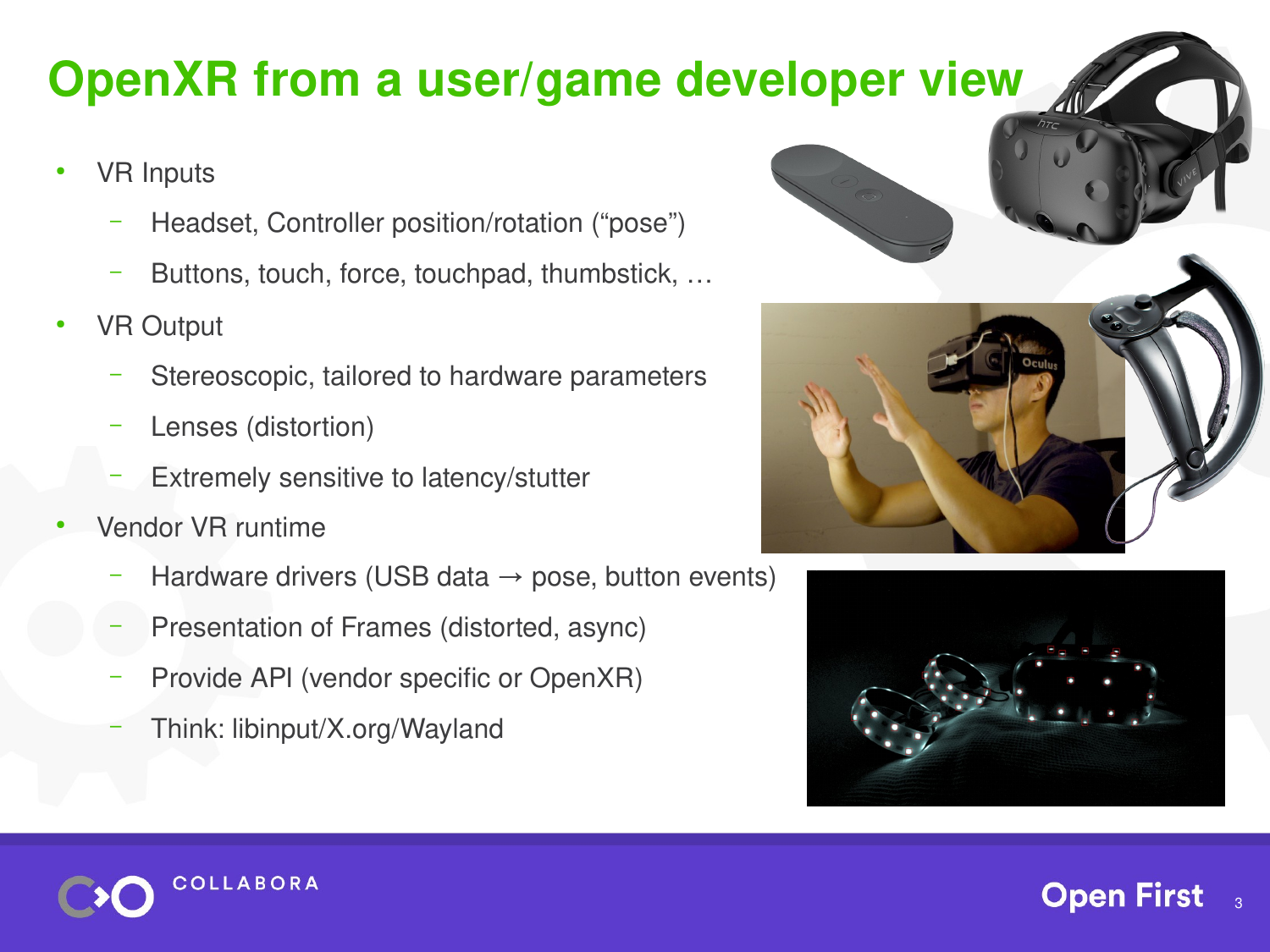### **OpenXR Runtimes/Hardware today**

- **Windows** 
	- Oculus (beta) => Rift, Rift S, Quest
	- Windows MR [D3D only] => Windows MR
- Linux
	- Monado  $\Rightarrow$ 
		- OpenHMD, FLOSS, often reverse engineered & incomplete drivers
		- Native drivers in development (psmove, psvr, hydra, OSVR HDK)
		- libsurvive

#### **FOSS Virtual & Augmented Reality**

**A Track: Graphics devroom A** Room: K.4.401 m Dav: Saturdav Start:  $14:00$ **■ End: 14:55** 

#### The Monado project & OpenXR

**OpenHMD Community meeting 2020** Open Source VR, XR, AR community meeting by the OpenHMD **Community!** 

**A Track: BOFs (Track A - in J.1.106) A** Room: J.1.106 mm Day: Sunday Start:  $14:00$  $\blacksquare$  End: 15:30

The year of the virtual Linux desktop

- **A Track: Miscellaneous** Room: K.1.105 (La Fontaine) mm Day: Sunday
- Start:  $15:00$
- End: 15:50



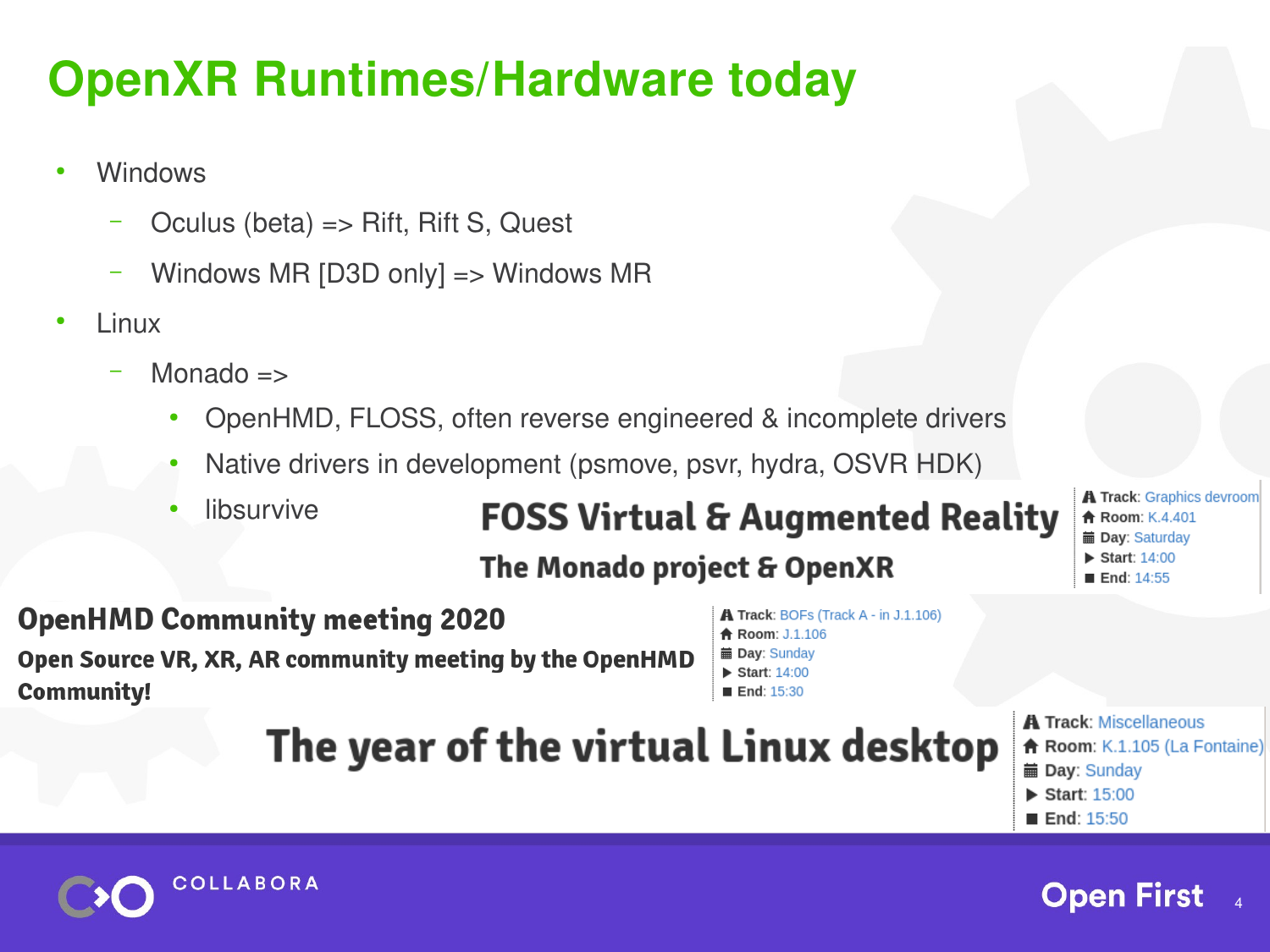#### **OpenXR from a user/game developer view**

- Derived from Vulkan spec
	- Inherits some API concepts
	- Similar loader/header layout (provided by Khronos: OpenXR-SDK)
		- libopenxr\_loader.so
		- openxr.h, openxr\_platform.h
	- Extensions (KHR/EXT, 3D API support, unusual display configurations, input ...)
	- API Layers (validation, ...)
- No compile time references to specific runtime, only loader
- At runtime, loader finds & dispatches to any OpenXR compliant runtime



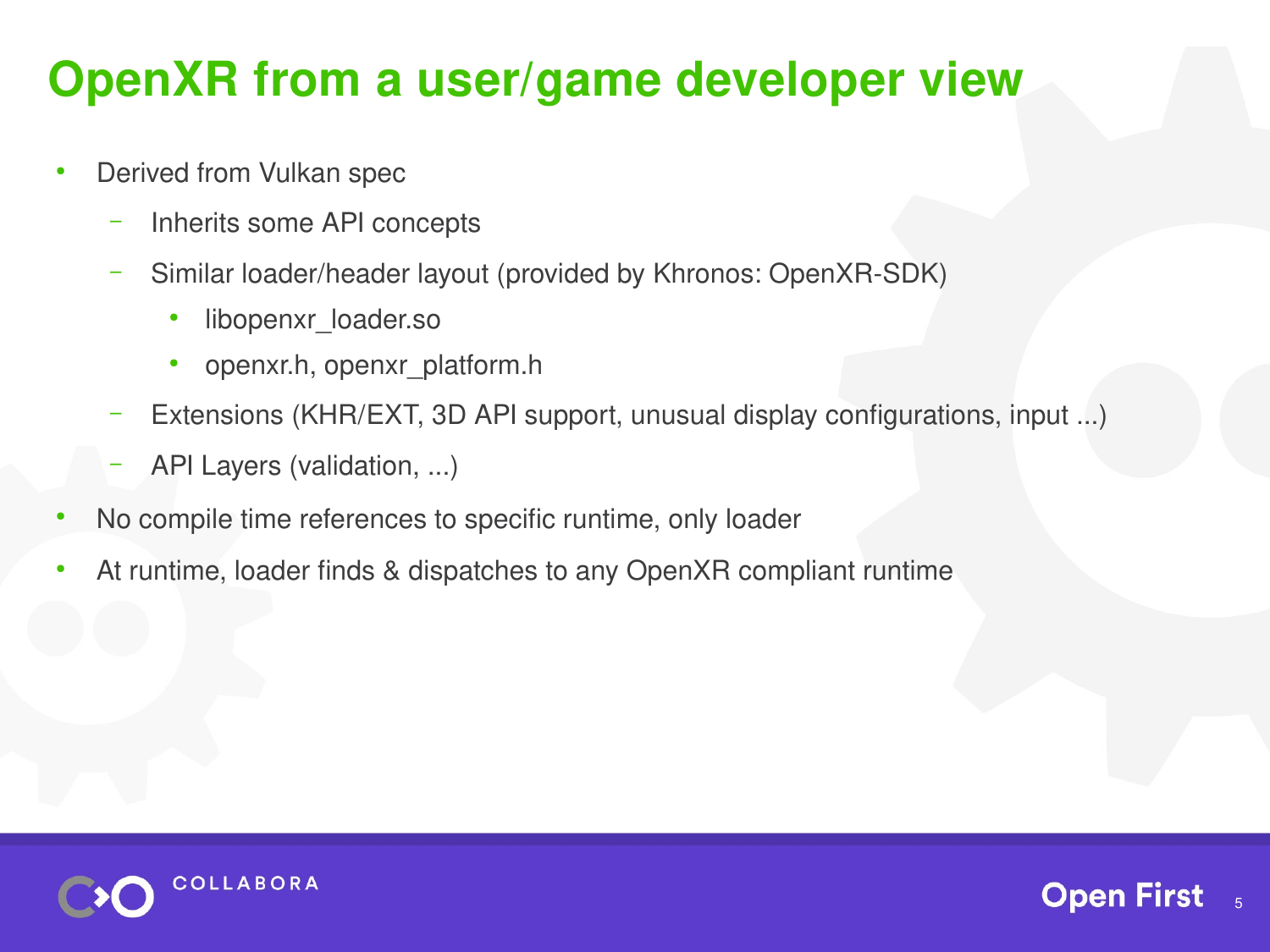#### **Code Examples**

- [https://github.com/KhronosGroup/OpenXR-SDK-Source/tree/master/src/tests/hello\\_xr](https://github.com/KhronosGroup/OpenXR-SDK-Source/tree/master/src/tests/hello_xr)
	- C++, abstracted, cross platform, OpenGL/Vulkan/D3D
- <https://github.com/EpicGames/UnrealEngine/tree/release/Engine/Plugins/Runtime/OpenXR>
	- C++, integrated/abstracted, windows only
- <https://github.com/Microsoft/OpenXR-SDK-VisualStudio>
	- C++, windows only, D3D
- <https://github.com/jherico/OpenXR-Samples/>
	- C++, abstracted, windows only, OpenGL
- <https://gitlab.freedesktop.org/xrdesktop/gxr>
	- C, glib, linux only, Vulkan with OpenGL memory object
- <https://gitlab.freedesktop.org/monado/demos/xrgears>
	- C++, mildly abstracted, linux only, Vulkan
- <https://gitlab.freedesktop.org/monado/demos/openxr-simple-example>
	- C, no abstraction, linux only, OpenGL

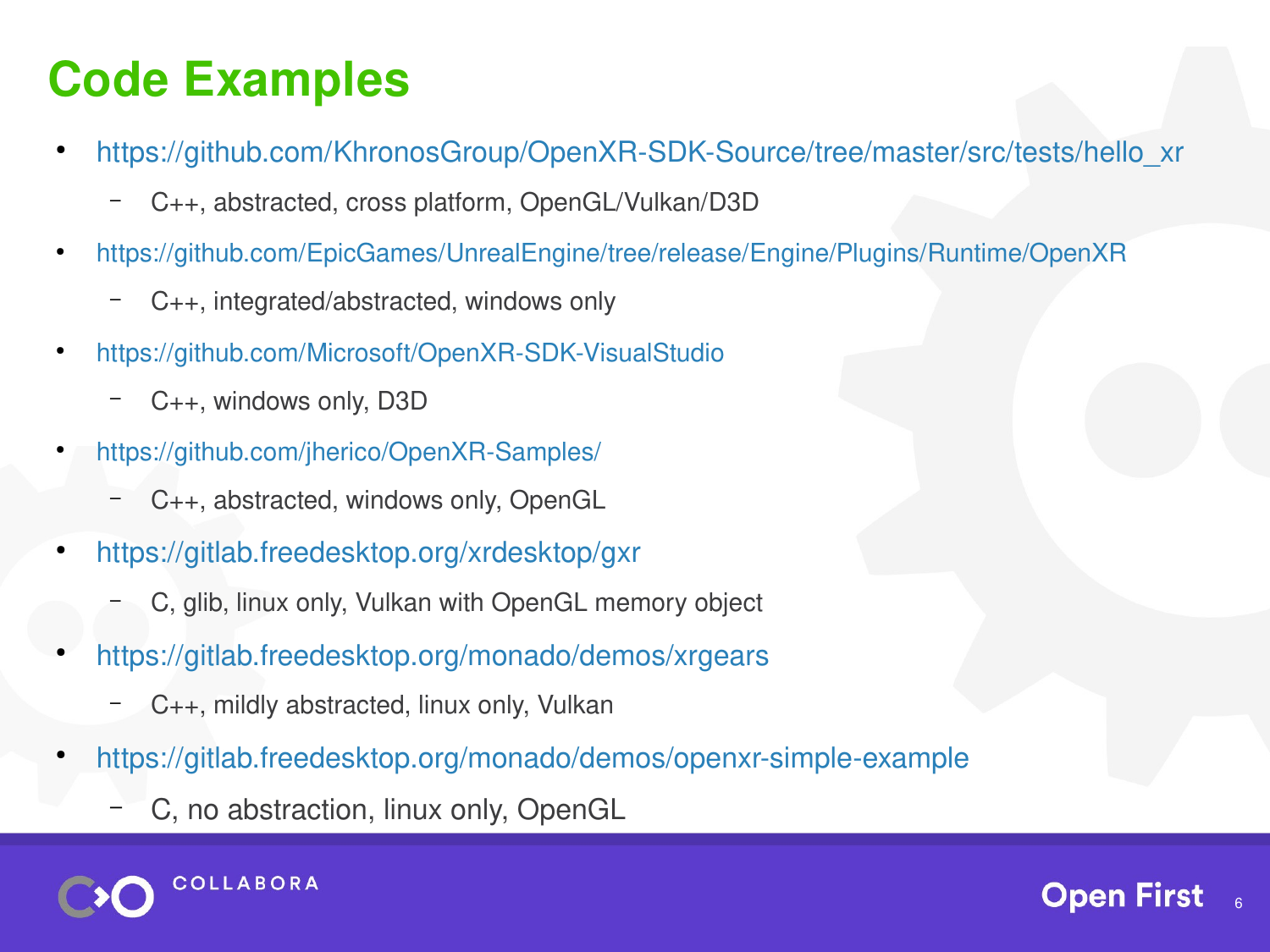### **Simple example**

- gcc app.c -o app `pkg-config --libs --cflags glx openxr`
- XR\_RUNTIME\_JSON=/path/openxr\_monado-dev.json ./app
- Symlink: /etc/xdg/openxr/1/active runtime.json
	- ./app
- Simple example: code & live demo



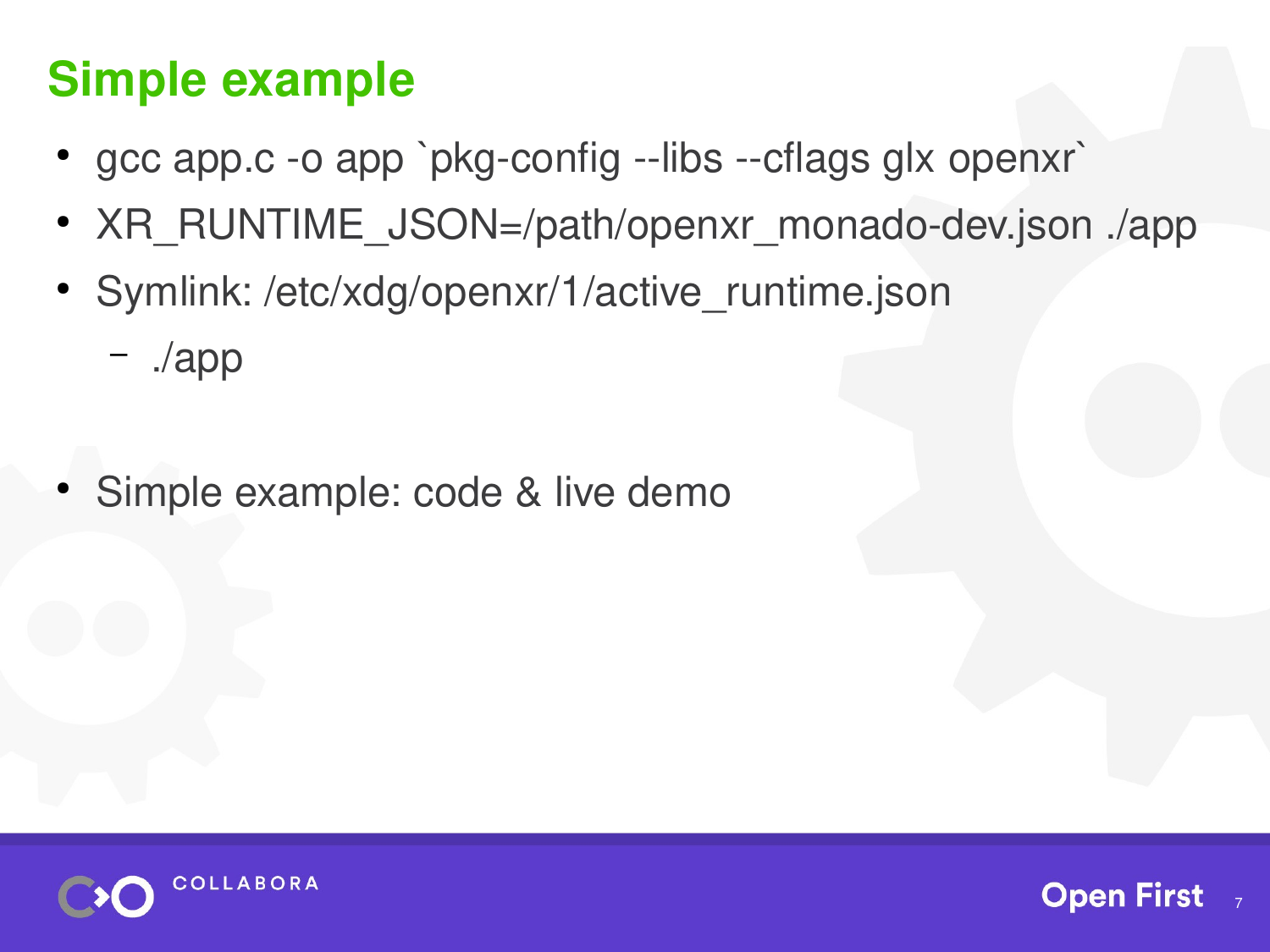#### **Godot Plugin**

● live demo & code



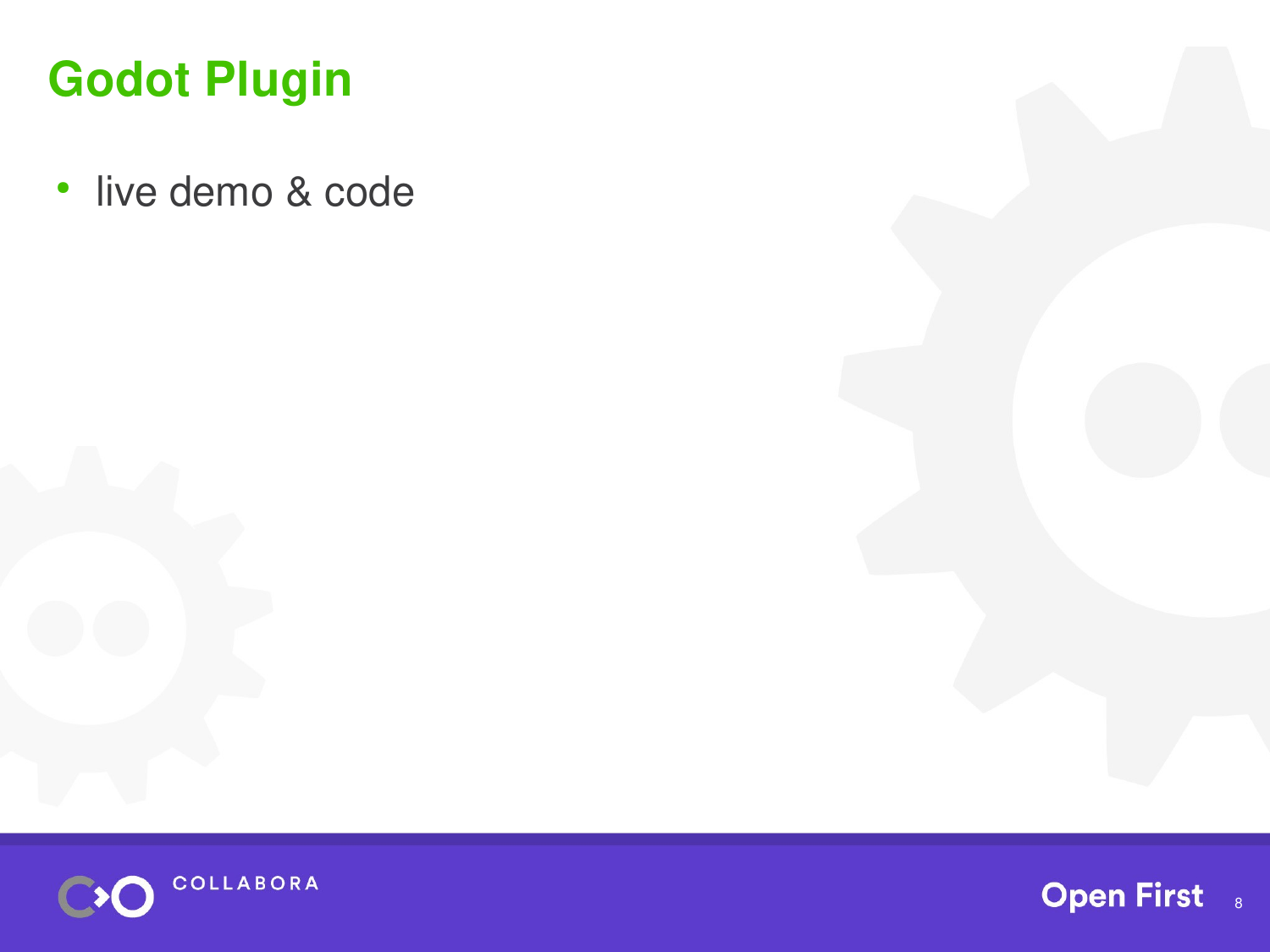## **TODOs**

- Packaging OpenXR Loader/Headers in Distributions
	- Like Vulkan Loader/Headers
- Action binding UI for godot
	- Shared UI with OpenVR plugin?
	- [https://github.com/GodotVR/godot\\_openvr/issues/71](https://github.com/GodotVR/godot_openvr/issues/71)



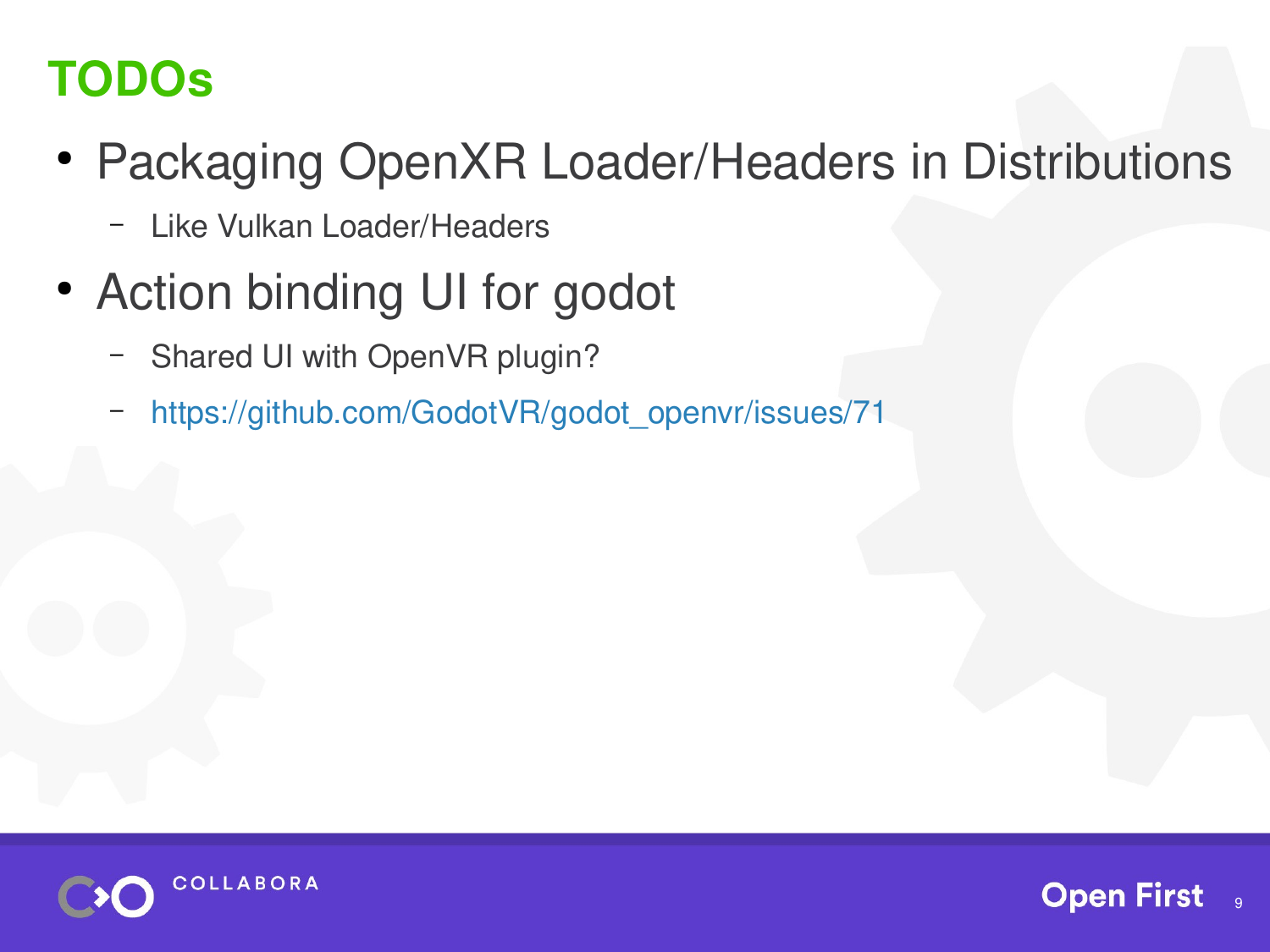### **TODOs**

- Graphics Binding
	- glXGetCurrentContext();
	- glXGetCurrentDrawable()

typedef struct XrGraphicsBindingOpenGLXlibKHR {

| XrStructureType                 | type;        |
|---------------------------------|--------------|
| const void*                     | next;        |
| Display*                        | xDisplay;    |
| $uint32_t$                      | visualid;    |
| GLXFBConfig                     | glxFBConfig; |
| GLXDrawable                     | glxDrawable; |
| GLXContext                      | glxContext;  |
| XrGraphicsBindingOpenGLXlibKHR; |              |

#### **Windows Port**

- Some #defines
- Graphics binding
- **Testing**

| typedef struct XrGraphicsBindingOpenGLWin32KHR { |        |
|--------------------------------------------------|--------|
| XrStructureType                                  | type;  |
| const void*                                      | next;  |
| HDC.                                             | hDC;   |
| HGLRC                                            | hGLRC; |
| } XrGraphicsBindingOpenGLWin32KHR;               |        |